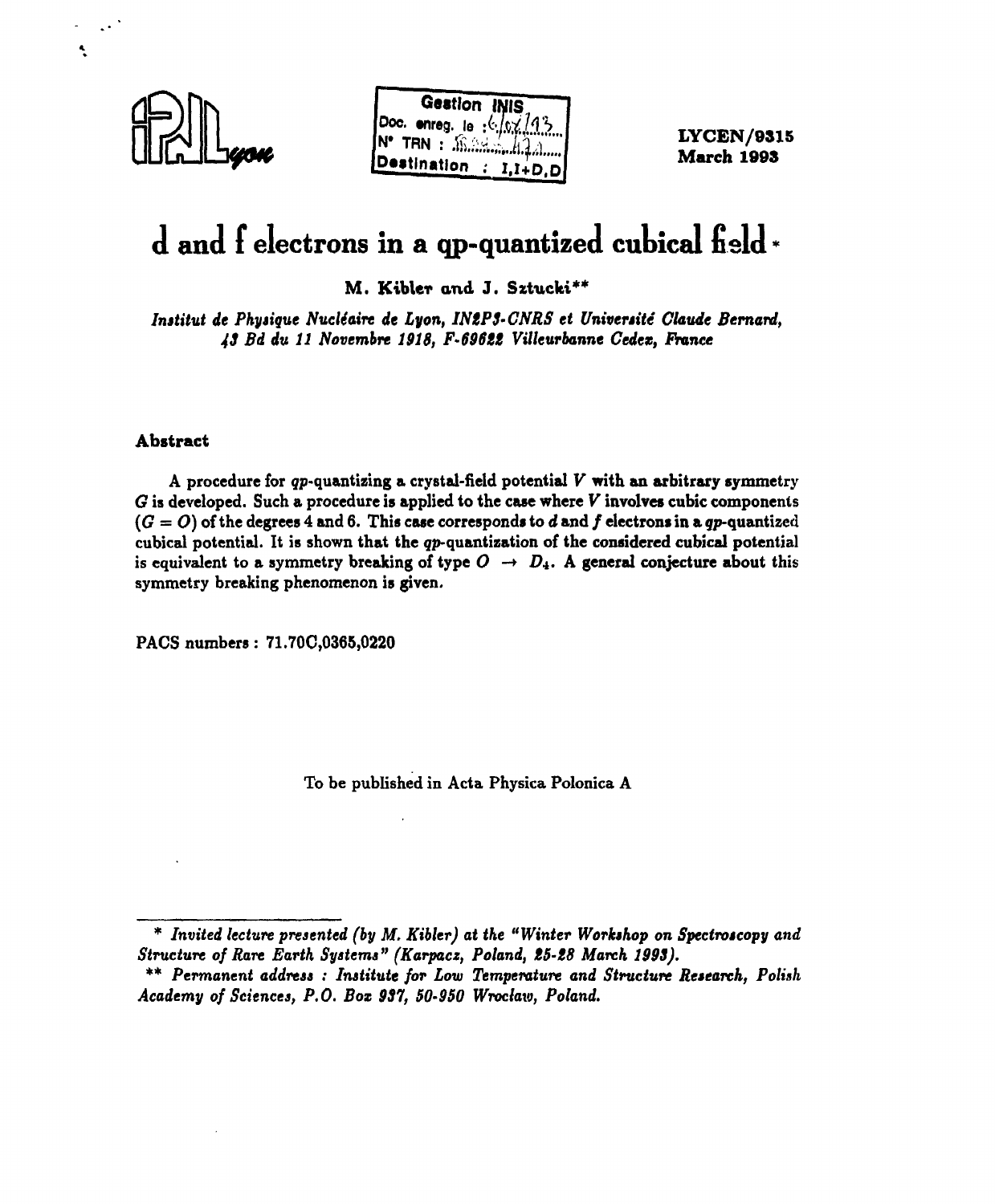#### **1. Introduction and preliminaries**

 $\ddot{\cdot}$ 

**The theory of quantum algebras and quantum groups, or more specifically, of** *quantized universal enveloping algebra»* **or** *Hopf bi-algebra»* **[1-6] and** *compact matrix paeudo-groups* **[7,8], is presently the object of numerous applications to physics and mathematics. Quantum algebras can be realized in terms of g-boson (or, more generally, qrp-boson [9,10]) operators. The various physical applications of g-boson (or gp-boson) operators and of quantum algebras/groups may be classified in four classes**  $[11]$ .

**1. In any problem involving ordinary bosons, or ordinary harmonic oscillators, or ordinary angular momenta (orbital, spin, isospin, total, • • • angular momenta), one may think of replacing them by corresponding ç-deformed objects. If the limiting** case where  $q \rightarrow 1$  describes the problem in a reasonable way, one may expect that the **case where** *q* **is close to 1 can describe some fine structure effects. In this approach, the parameter** *q* **is a fitting parameter. The main question in this approach is to find a physical interpretation of the parameter** *q.* **Along this vein, we have the following** applications: (i) Application of  $q$ -deformed harmonic oscillators and of  $su_q(1,1)$  to **vibrational spectroscopy of molecules and nuclei, (ii) Application of the algebras**  $su_q(2)$  and  $u_q(2)$  to (vibrational-)rotational spectroscopy of molecules and nuclei. (iii) Use of q-bosons for describing the interaction between radiation and matter. **(iv) Application to statistical mechanics of a q-boson gas [12].**

**2. A second series of applications concerns the more general situation where a physical problem is well described by a given Lie algebra** *g.* **One may then consider to associate a q-quantized universal enveloping algebra** *Uq(g)* **to the Lie algebra** *g.* **Here again, the case where** *q* **is close to 1 may serve to describe fine structure effects. Symmetries described by Lie algebras are thus replaced by quantum alge**bra symmetries. As an illustration, we may go from the  $g = s\sigma(4)$  symmetry of the Kepler-Coulomb sytem to the  $su_q(2) \oplus su_q(2)$  symmetry [13]. When going from  $so(4)$ **to au9(2)© 3iig(2), we can generate a splitting of the non-relativistic (discrete) energy spectrum which mimics the spectrum afforded by relativistic quantum mechanics. (In** this example, the parameter  $q$  can be related to the fine structure constant  $\alpha$ .)

**A common characteristic of the applications of type 1 and 2 is that** *q* **(or** *q* **and**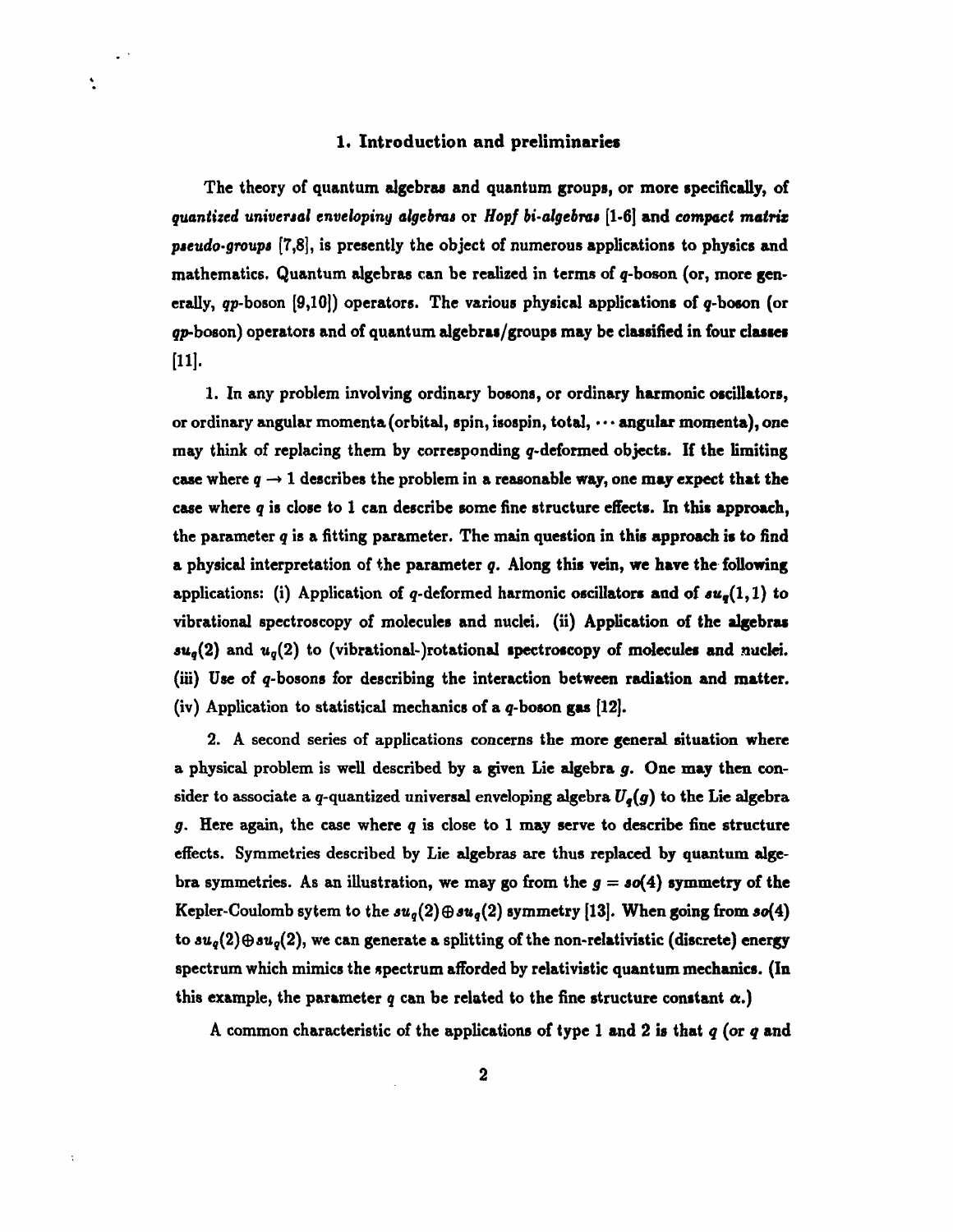$p)$  are parameters close to 1 either in  $R$  or  $S^1$ .

**3. A third series arises by allowing the deformation parameters** *(q* **and** *p)* **not to be restricted to values close to 1. (This series includes the case where** *q* **and/or** *p* **are roots of unity.) Completely unexpected models may result from this approach. (See for example Ref. [14].)**

وأرا

ż

**4. Finally, a fourth series concerns more fundamental applications (more fundamental in the sense not being subjected to fitting procedures). In this respect, we may mention applications to anyonic statistics, gauge theories, conformai field theories, and deformations of space-time structures. (See Refs. [15-17] for a deformation of the Lorentz and Poincaré groups.)**

**In the present work, we give an application of type 2 for which the Lie algebra** *g* **is, grosso modo, replaced by a finite group. More precisely, the problem that we want** to face may be introduced as follows. Given a harmonic function  $V$  (i.e.,  $\Delta V = 0$ ) defined on  $L^2(\mathbb{R}^3)$  and invariant under a (finite) point group  $G$  (i.e.,  $G \subset O(3)$ ), it is possible to map  $V(u)$ , where *u* stands for the Cartesian coordinates  $(x, y, z)$ , onto an operator  $T(\mathcal{J})$  defined in the enveloping algebra of the Lie group  $SU(2)$ . This may be achieved by means of replacements of type  $u \rightarrow \mathcal{J}_u$   $(u = x, y, z)$  with **convenient symmetrisations (cf., the method of operator equivalents introduced by Stevens in the spectroscopy of transition ions in crystals [18]). As a well-known result,** the spectrum of  $T(\mathcal{J})$  on a space  $\{\epsilon(j) = |jm\}$ :  $m = -j, -j + 1, \dots, j\}$  of constant **angular momentum j (where** *\jm)* **is a common eigenstate of the angular momentum**  $\sigma$  *operators*  $J^2$  and  $J_z$  *exhibits the degeneracies afforded by the group*  $G$  *or its double* group  $G^*$  ( $G = G^*/\mathbb{Z}_2$ ). In other words, each sublevel arising from the diagonalization of  $T(f)$  on the space  $\varepsilon(j)$  is characterized by an irreducible representation class (IRC) **of** *G* **or** *G\*.* **Then, a natural problem arises: what happens when ones makes a** *q*quantization of  $T(\mathcal{J})$  by replacing the generators  $\mathcal{J}_*$  of  $su(2)$  by the generators  $J_*$ **of the quantum algebra** *Uq(su(2))* **?**

We conjecture that the spectrum of  $T(J)$  on  $\varepsilon(j)$  exhibits the degeneracies of a subgroup  $H$  or  $H^*$  of the group  $G$  or  $G^*$  according to whether as  $j$  is an integer or half of an odd integer. In this sense, a *q*-quantization yields a symmetry breaking, a **fact already noted in Ref. [13].**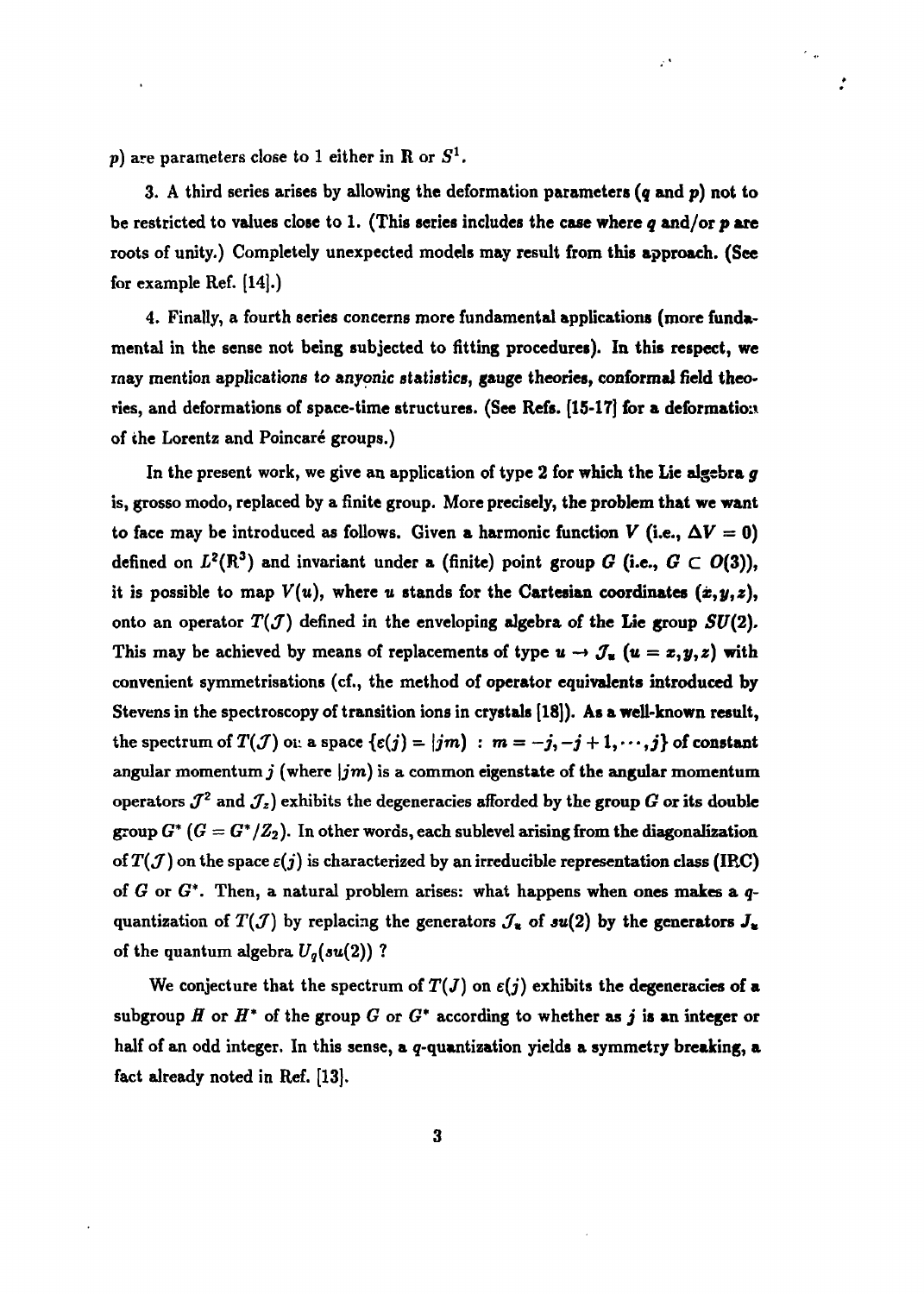It is the aim of this paper to give a proof of this conjecture in the special case where *G* is the octahedral group *O* (isomorphic with  $S_4$ ) and  $\varepsilon(j)$  correponds to some subspaces arising from  $d^N$  and  $f^N$  (atomic) configurations. We shall show that, in that case, the group  $H$  is the tetragonal group  $D_4$ . In more physical words, we shall see that *d* and / electrons in a gp-quantized cubical potential are equivalent to *d* and / electrons in an ordinary tetragonal potential, respectively.

The rest of this paper is organized in the following way. In Section 2, we give those basic aspects of the two-parameter quantum algebra  $U_{q,p}(u(2))$  which are of relevance for the problem tackled in the present work. Section 3 is devoted to the  $qp$ -quantization of the cubical invariants of the degrees 4 and 6. Section 4 deals with the diagonalization of the obtained  $qp$ -quantized operators in subspaces of interest for *d* and *f* electrons in solids. Perspectives are examined in Section 5.

## 2. The quantum **algebra** *Uqp(u(2))*

From the generators  $J_{-} = J_{x} - iJ_{y}$ ,  $J_{3} = J_{z}$ ,  $J_{0}$  and  $J_{+} = J_{x} + iJ_{y}$  of the ordinary Lie algebra  $u(2)$ , let us define the operators

$$
J_{-} = \sigma(\mathcal{J}_{3}, \mathcal{J}_{0}) \mathcal{J}_{-}, \quad J_{3} = \mathcal{J}_{3}, \quad J_{0} = \mathcal{J}_{0}, \quad J_{+} = \mathcal{J}_{+} \sigma(\mathcal{J}_{3}, \mathcal{J}_{0}), \quad (1)
$$

where the operator-valued factor  $\sigma$  reads

ÿ

$$
\sigma(\mathcal{J}_3, \mathcal{J}_0) = \sqrt{[\mathcal{J}_0 - \mathcal{J}_3]_{qp}[\mathcal{J}_0 + \mathcal{J}_3 + 1]_{qp}} \frac{1}{\sqrt{(\mathcal{J}_0 - \mathcal{J}_3)(\mathcal{J}_0 + \mathcal{J}_3 + 1)}}.
$$
 (2)

The qp-deformed operators  $[X]_{qp}$  in (2) are given by

$$
[X]_{qp}=\frac{q^X-p^X}{q-p},\qquad \qquad (3)
$$

where q and p are fixed (complex) numbers such that the operators  $J_-$  and  $J_+$ satisfy  $J_+ = J_-^{\dagger}$ . (Both the operators of type  $J$  and  $J$  in (1) act on the Hilbert space  $\epsilon = \bigoplus_j \epsilon(j)$  and the basis vectors  $\vert jm$  of  $\epsilon$  are common eigenstates of the operators  $J_3$  and  $J^2 = J_x^2 + J_y^2 + J_z^2$ .) Then, it can be shown that the action of the operators of type *J* on e is characterized by

$$
J_{-}|jm) = \sqrt{[j+m]_{qp} [j-m+1]_{qp} |j,m-1},
$$
  
\n
$$
J_{3}|jm) = m |jm), \quad J_{0}|jm) = j |jm),
$$
  
\n
$$
J_{+}|jm) = \sqrt{[j-m]_{qp} [j+m+1]_{qp} |j,m+1)},
$$
  
\n(4)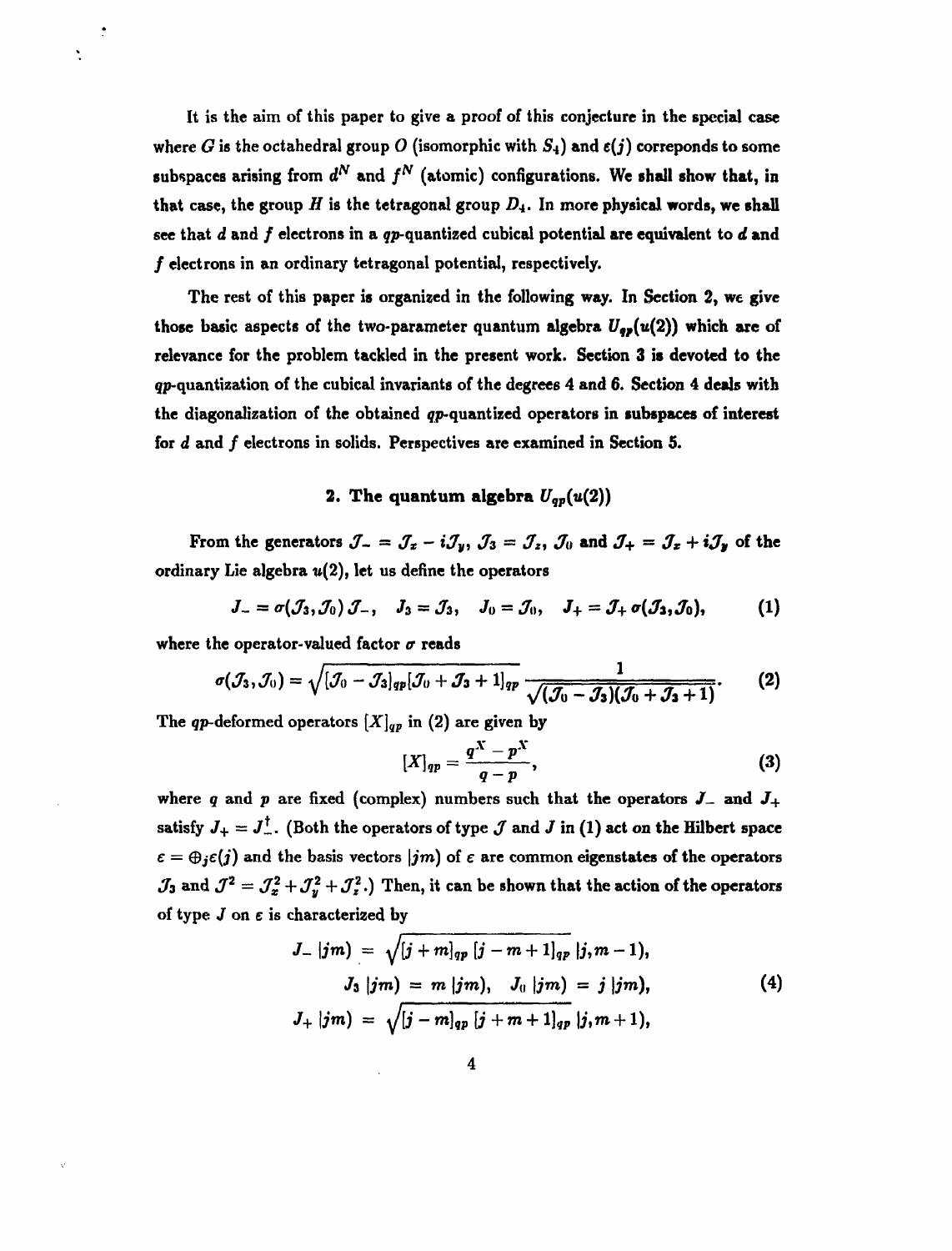where the qp-numbers  $[x]_{qp}$  in (4) are defined through (3) by replacing the operator *X* **by the (real) number** *x.* **Then, it is a simple matter of straightforward calculation** to show that the commutation relations of the  $J_\alpha$  ( $\alpha = -,3,0, +$ ) operators are

$$
[J_0, J_3] = 0, \t [J_0, J_+] = 0, \t [J_0, J_-] = 0,
$$
  

$$
[J_3, J_-] = -J_-, \t [J_3, J_+] = +J_+, \t [J_+, J_-] = (qp)^{J_0-J_3} [2J_3]_{qp}, \t (5)
$$

**a result presented, with some details, in Ref. [11].**

**Equations (5) define the two-parameter quantum algebra** *Uqp(u(2)).* **The latter algebra may be endowed with a triangular Hopf algebraic structure [H]. Furthermore,** it is to be pointed out that the generators of the two-parameter algebra  $U_{\sigma p}(u(2))$ **may be realized in terms of qp-bosons [H]. Finally, it should be noted that, in the**  ${\bf p}$ articular case  $p=q^{-1},$  the generators  $J_-,$   $J_3$  and  $J_+$  span the familiar one-parameter **quantum algebra** *Uq(su(2))* **introduced by various authors [1-8] in the early days of the theory of quantum algebras.**

**As an essential result to be used besides Eqs. (4) in Section 3, it can be proved that the operator**

$$
J^{2} = \frac{1}{2} (J_{+}J_{-} + J_{-}J_{+}) + \frac{[2]}{2} (qp)^{J_{0}-J_{3}} ([J_{3}]_{qp})^{2}
$$
 (6)

is an  $U_{qp}(u(2))$  invariant in the sense that it commutes with each of the generators  $J_-, J_3, J_0$  and  $J_+.$  The eigenvalues of  $J^2$  can be calculated to be

$$
\frac{q^{2j+1}-q^{j}p^{j+1}-q^{j+1}p^{j}+p^{2j+1}}{(q-p)^2}\equiv [j]_{qp}[j+1]_{qp} \qquad (7)
$$

with  $2j \in \mathbb{N}$ , a result compatible with the well-known one corresponding to the  $\lim$ iting case  $p = q^{-1} = 1$ .

#### **3. çp-Quantized cubical potentials**

**We want to gp-quantize cubical (for instance, octahedral and tetrahedral) potentials of interest for** *d* **and / electrons in crystalline environments. Thus, we shall start from the cubical invariants of the degrees 4 and 6 (degree 4 for** *d* **electrons, degrees 4 and 6 for / electrons). We shall work in a cubical basis adapted to the** chain of groups  $SO(3) \supset O \supset D_4 \supset D_2$ , i.e., oriented with respect to a  $C_4$  axis. (The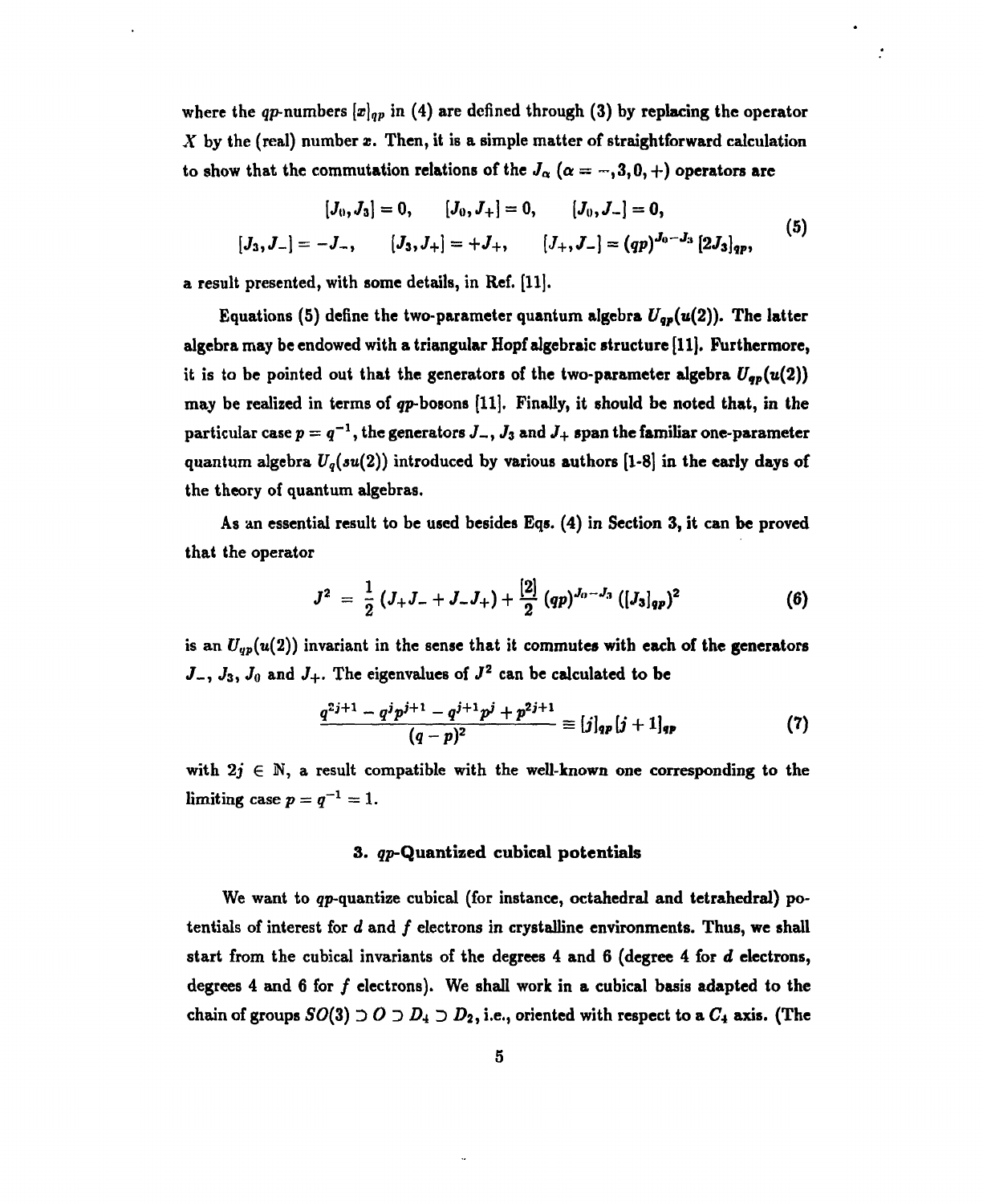groups *O, Di* and *D^* are the octahedral group, the dihedral group of order 4 and the dihedral group of order 2, respectively.)

We begin with the cubical invariant of the degree 4

 $\ddotsc$ 

$$
\phi_{\rm cub}^4 = \sqrt{\frac{7}{12}} y_0^{(4)} + \sqrt{\frac{5}{24}} \left( y_{-4}^{(4)} + y_4^{(4)} \right), \qquad (8)
$$

where  $y_q^{(k)}$  stands for a solid harmonic  $r^k Y_{kq}(\ell, \varphi)$ . Clearly  $\phi_{\text{cub}}^4$  satisfies the Laplace equation. By passing from the spherical coordinates  $(r, \theta, \varphi)$  to the Cartesian coordinates  $(x, y, z)$ , we obtain that  $\phi_{\text{cub}}^4$  is proportional to

$$
V_4 = x^4 + y^4 + z^4 - \frac{3}{5} (x^2 + y^2 + z^2)^2.
$$
 (9)

Under the replacement  $u \rightarrow \mathcal{J}_u$   $(u = x, y, z)$ , with appropriate symmetrizations to take into account the noncommutativity of the (ordinary) angular momentum operators  $J_u$ , the function  $V_4$  can be changed into an operator equivalent. This yields an operator denoted as  $T_{4A_1A_2A}(\mathcal{J})$  in the notation of Ref. [19]. (The triplet  $A_1A_1A$  indicates that the latter operator transforms as the identity IRC's  $A_1, A_1$  and *A* of the groups O,  $D_4$  and  $D_2$ , respectively.) The qp-quantization of  $T_{4A_1A_1A}(J)$  is obtained by simply replacing the operators of type  $J$  by the corresponding operators of type *J* defined by (1). From the expression for  $T_{4A_1A_1A}(\mathcal{J})$  (see Ref. [19]), we get

$$
T_{4,4,4,4}(J) = \frac{1}{8}\sqrt{\frac{5}{6}}\left(J_+^4 + J_-^4\right) + \frac{1}{4}\sqrt{\frac{1}{30}}\left(35J_z^4 + 25J_z^2 - 30J_z^2J^2 - 6J^2 + 3J^4\right), (10)
$$

where the operators of type *J* are generators of the quantum algebra  $U_{\sigma p}(u(2))$  rather than generators of the Lie algebra *su(2).*

Similarly, from the cubical invariant of the degree 6

$$
\phi_{\rm cub}^6 = \sqrt{\frac{1}{8}} y_0^{(6)} \cdot \sqrt{\frac{7}{16}} \left( y_{-4}^{(6)} + y_4^{(6)} \right), \qquad (11)
$$

we can generate the gp-quantized operator

$$
T_{6A_1A_1A}(J) = -\frac{1}{16} \sqrt{\frac{21}{22}} J_+^4 (11J_z^2 + 44J_z + 50 - J^2)
$$
  

$$
-\frac{1}{16} \sqrt{\frac{21}{22}} J_-^4 (11J_z^2 - 44J_z + 50 - J^2)
$$
  

$$
+\frac{1}{16} \sqrt{\frac{2}{231}} (231J_z^6 + 735J_z^4 - 315J_z^4J^2
$$
  

$$
+ 294J_z^2 - 525J_z^2J^2 + 105J_z^2J^4 - 60J^2 + 40J^4 - 5J^6)
$$
 (12)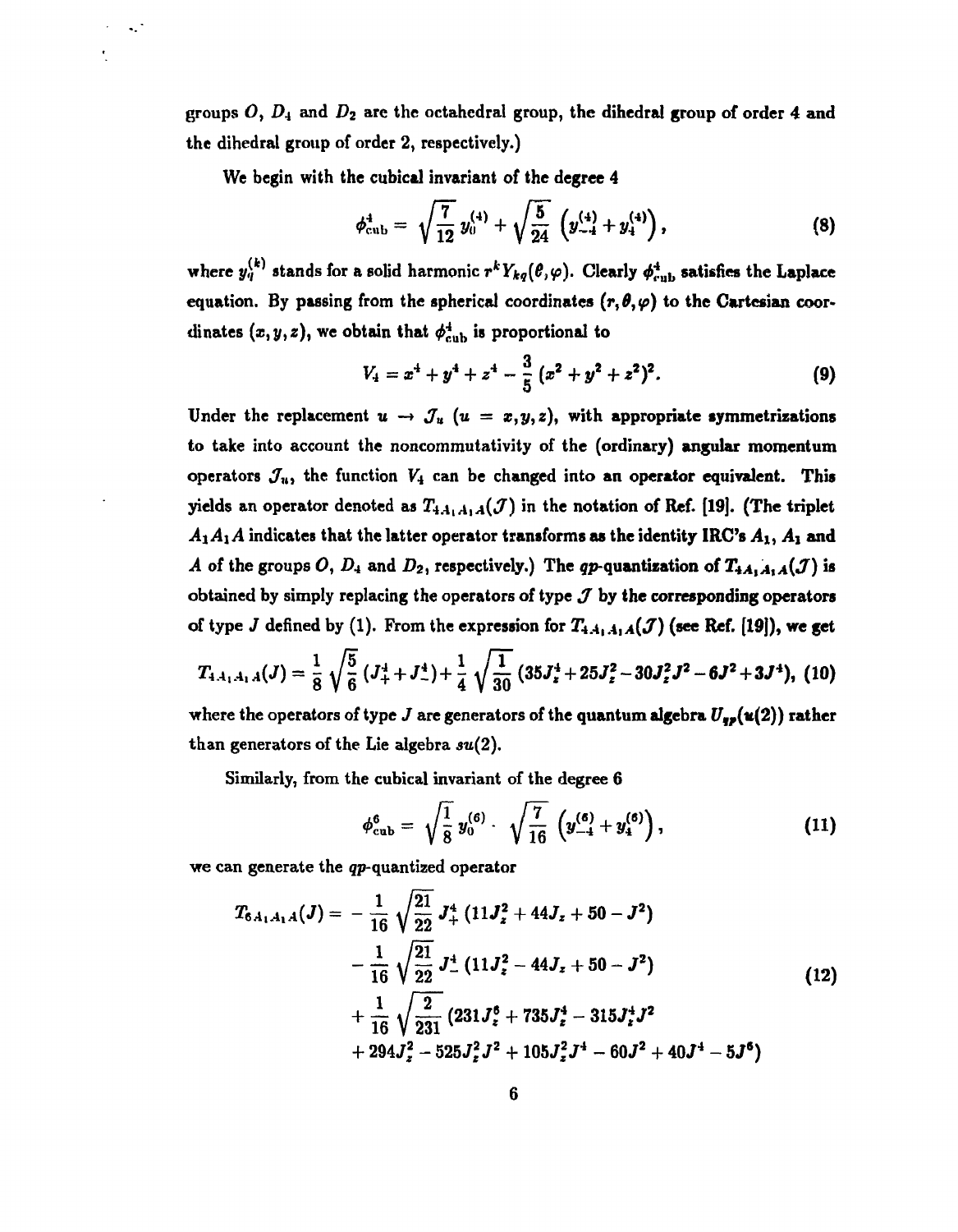in terms of the generators of  $U_{qp}(u(2))$ .

### 4. *qp*-Quantized energy levels

#### *4-1. The cut of d electron\**

We shall diagonalize the operator

$$
X_4 = 8 \sqrt{\frac{6}{5}} a_4 T_{4A_1A_1A}(J) \text{ with } a_4 \in \mathbb{R}
$$
 (13)

 $\sim$ 

on the subspace  $\varepsilon(\ell = 2)$ . We shall take the basis vectors of  $\varepsilon(2)$  in the form

$$
|2\Gamma(O)\Gamma(D_4)\Gamma(D_2)) = \sum_{m=-2}^{+2} |2m\rangle (2m|2\Gamma(O)\Gamma(D_4)\Gamma(D_2)), \qquad (14)
$$

where  $\Gamma(G)$  stands for an IRC of the group  $G = O$ , or  $D_4$  or  $D_2$ . In the detail, we have  $|9E A, A| = |90|$ 

$$
|2EA_1A| = |20\rangle,
$$
  
\n
$$
|2EB_1A| = \sqrt{1/2}|22\rangle + \sqrt{1/2}|2-2\rangle,
$$
  
\n
$$
|2T_2B_2B_1| = \sqrt{1/2}|22\rangle - \sqrt{1/2}|2-2\rangle,
$$
  
\n
$$
|2T_2EB_2| = i\sqrt{1/2}|21\rangle - i\sqrt{1/2}|2-1\rangle,
$$
  
\n
$$
|2T_2EB_3| = -\sqrt{1/2}|21\rangle - \sqrt{1/2}|2-1\rangle.
$$
  
\n(15)

The eigenvalues  $W_4(2\Gamma(D_4))$  of  $X_4$ , in units of  $a_4$ , are

$$
W_4(2A_1) = \frac{6}{5} d (-2 + d) \qquad \text{(singlet)},
$$
  
\n
$$
W_4(2B_1) = + [4]! + 6 (44 - \frac{42}{5} d + \frac{1}{5} d^2) \qquad \text{(singlet)},
$$
  
\n
$$
W_4(2B_2) = - [4]! + 6 (44 - \frac{42}{5} d + \frac{1}{5} d^2) \qquad \text{(singlet)},
$$
  
\n
$$
W_4(2E) = 6 (4 - \frac{12}{5} d + \frac{1}{5} d^2) \qquad \text{(doublet)},
$$
\n(16)

where we have used the shorthand notation  $[4]! = [2]_{qp}[3]_{qp}[4]_{qp}$  and  $d = [2]_{qp}[3]_{qp}$ .

In the limiting situation where  $p = q^{-1} = 1$ , we have  $[4]! = 24$  and  $d = 6$  so that Eq. (16) gives back the well-known octahedral levels, viz., one doublet of symmetry  $\Gamma(O) = E$  (of energy 144/5) and one triplet of symmetry  $\Gamma(O) = T_2$  (of energy  $-96/5$ ). When going from  $p = q^{-1} = 1$  to arbitrary values of q and p, we have a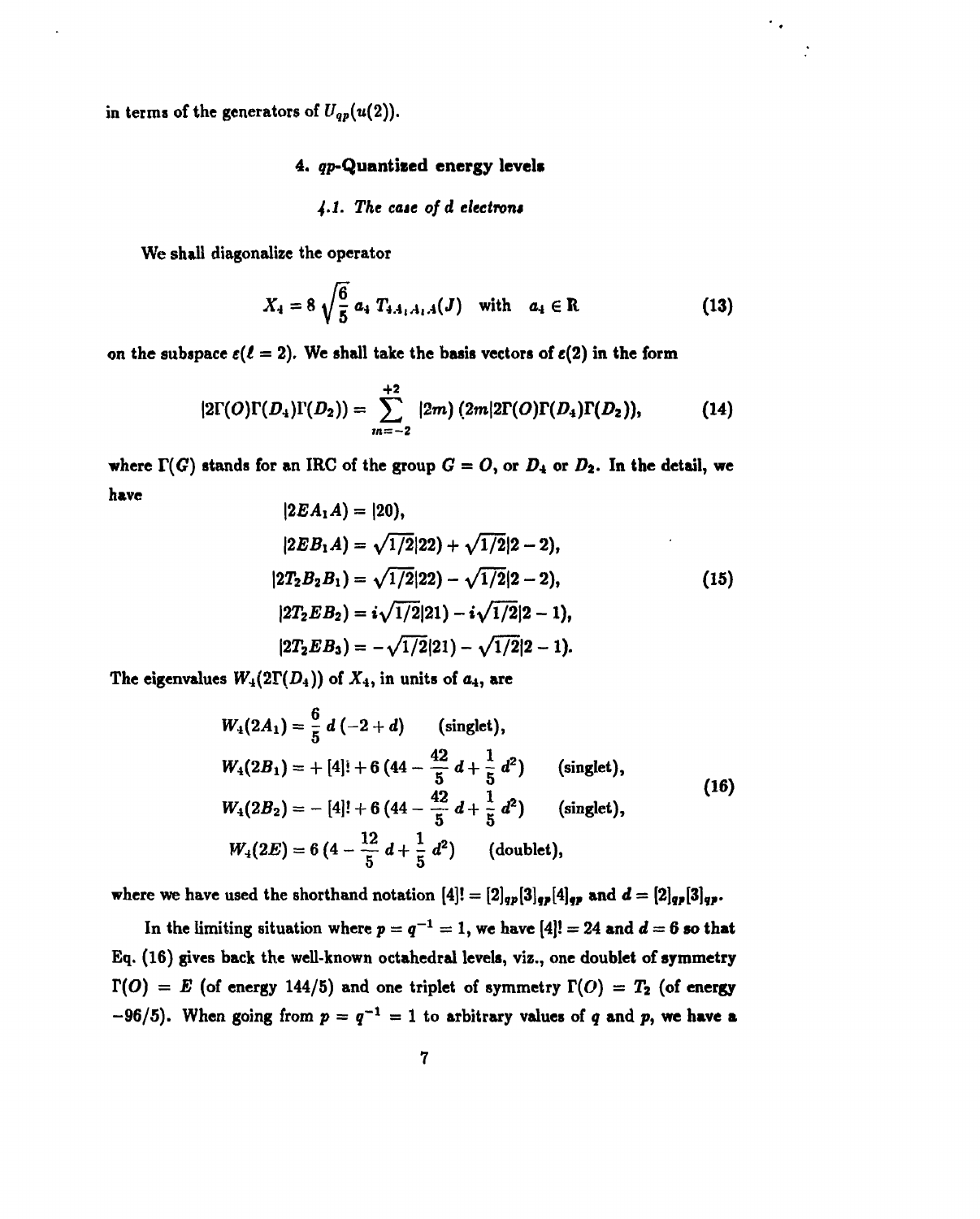splitting of the levels of symmetry  $\Gamma(O) = E$  and  $T_2$ . For arbitrary values of q and  $p$ , we obtain levels completely characterized by IRC's of the group  $D_4$ . The  $O \rightarrow D_4$ **level splitting is described by**

$$
E \to A_1 \oplus B_1, \quad T_2 \to B_2 \oplus E. \tag{17}
$$

In other parlance, the energy levels for *d* electrons in a qp-quantized cubical potential **exhibit, the same degeneracies as the ones for** *d* **electrons in an ordinary tetragonal potential.**

**From a more quantitative point of view, by putting**

$$
\overline{Dq} = (\frac{14}{5} + \frac{1}{12}[4]!)a_4, \quad \overline{Ds} = 12(6-d)a_4, \quad \overline{Dt} = (-4 + \frac{1}{6}[4])a_4, \quad (18)
$$

**the expressions (16) can be rewritten as**

$$
W_4(2A_1) = g + 6 \overline{Dq} - 2 \overline{Ds} - 3 \overline{Dt},
$$
  
\n
$$
W_4(2B_1) = g + 6 \overline{Dq} + 2 \overline{Ds} + 3 \overline{Dt},
$$
  
\n
$$
W_4(2B_2) = g - 4 \overline{Dq} + 2 \overline{Ds} - 4 \overline{Dt},
$$
  
\n
$$
W_4(2E) = g - 4 \overline{Dq} - \overline{Ds} + 2 \overline{Dt},
$$
\n(19)

**where**

٠

$$
g=\frac{6}{5}\left(96-22\;d+d^2\right)a_4\qquad \qquad (20)
$$

**is the center of gravity of the levels (16). The energies (19) are nothing but the energies for** *d* **electrons in an ordinary tetragonal potential (see Ref. [20]). In Eq. (19), the parameters** *Dq* **and** *Dt* **correspond to the tetragonal invariants of the degree 4, the parameter** *Ds* **corresponds to the tetragonal invariant of the degree 2, and the barycenter** *g* **corresponds to the tetragonal invariant of the degree 0.**

## *4-i. The case of f electrons*

**In this case, we shall perform the diagonalization of X4 (see (13)) and of**

$$
X_6 = 16 \sqrt{\frac{22}{21}} a_6 T_{6A_1A_1A}(J) \quad \text{with} \quad a_6 \in \mathbb{R}
$$
 (21)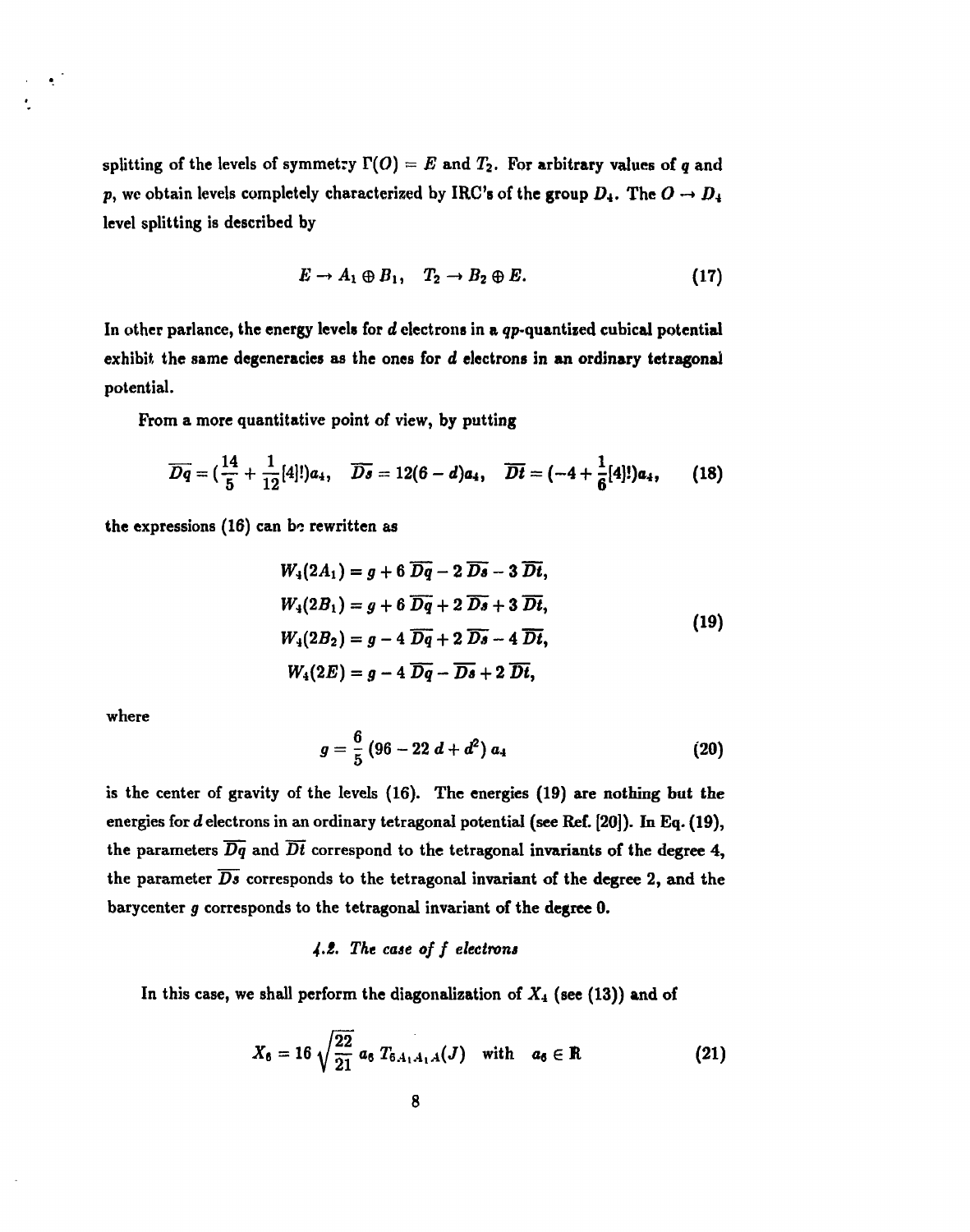on the subspace  $\varepsilon(\ell = 3)$ . The relevant zeroth-order approximation state vectors, adapted to the chain  $SO(3) \supset O \supset D_4 \supset D_2$ , are here

 $\bullet$ 

$$
|3A_2B_1A\rangle = \sqrt{1/2}|32\rangle - \sqrt{1/2}|3-2\rangle,
$$
  
\n
$$
|3T_1A_2B_1\rangle = -|30\rangle,
$$
  
\n
$$
|3T_2B_2B_1\rangle = \sqrt{1/2}|32\rangle + \sqrt{1/2}|3-2\rangle,
$$
  
\n
$$
|3T_1EB_2\rangle = i\sqrt{5/16}|33\rangle + i\sqrt{3/16}|31\rangle + i\sqrt{3/16}|3-1\rangle + i\sqrt{5/16}|3-3\rangle,
$$
  
\n
$$
|3T_2EB_2\rangle = i\sqrt{3/16}|33\rangle - i\sqrt{5/16}|31\rangle - i\sqrt{5/16}|3-1\rangle + i\sqrt{3/16}|3-3\rangle,
$$
  
\n
$$
|3T_1EB_3\rangle = \sqrt{5/16}|33\rangle - \sqrt{3/16}|31\rangle + \sqrt{3/16}|3-1\rangle - \sqrt{5/16}|3-3\rangle,
$$
  
\n
$$
|3T_2EB_3\rangle = \sqrt{3/16}|33\rangle + \sqrt{5/16}|31\rangle - \sqrt{5/16}|3-1\rangle - \sqrt{3/16}|3-3\rangle,
$$

in terms of the state vectors  $|3m|$  adapted to the chain  $SO(3) \supset SO(2)$ .

For the operator  $X_4$ , we obtain (in units of  $a_4$ ) three singlets of symmetry  $\Gamma(D_4) = A_2, B_1$  and  $B_2$ 

$$
W_4(3A_2) = \frac{6}{5} f(-2+f),
$$
  
\n
$$
W_4(3B_1) = -[5]! + 6 (44 - \frac{42}{5} f + \frac{1}{5} f^2),
$$
  
\n
$$
W_4(3B_2) = +[5]! + 6 (44 - \frac{42}{5} f + \frac{1}{5} f^2),
$$
\n(23)

and two doublets of symmetry  $\Gamma(D_4) = E$ 

$$
W_4(3E)_{\pm}=\frac{1}{2}\left[\alpha_4+\beta_4\pm\sqrt{(\alpha_4-\beta_4)^2+4\gamma_4^2}\right],
$$
 (24)

where

$$
\alpha_4 = + \frac{1}{4} \sqrt{15} \sqrt{6} \cdot 7 + 6 (129 - \frac{62}{5} f + \frac{1}{5} f^2),
$$
  
\n
$$
\beta_4 = - \frac{1}{4} \sqrt{15} \sqrt{6} \cdot 7 + 6 (79 - \frac{42}{5} f + \frac{1}{5} f^2),
$$
  
\n
$$
\gamma_4 = - \frac{1}{4} \sqrt{6} \cdot 7 + 6 \sqrt{15} (25 - 2 f).
$$
\n(25)

In Eqs. (23) and (25), we have set  $[5]! = [4]![5]_{qp}$ ,  $[6]! = [5]![6]_{qp}$  and  $f = [3]_{qp}[4]_{qp}$ . The energies of the doublets result from the interaction via  $X_4$  of the state vectors of symmetry  $T_1EB_2$  and  $T_2EB_2$  (or equivalently  $T_1EB_3$  and  $T_2EB_3$ ).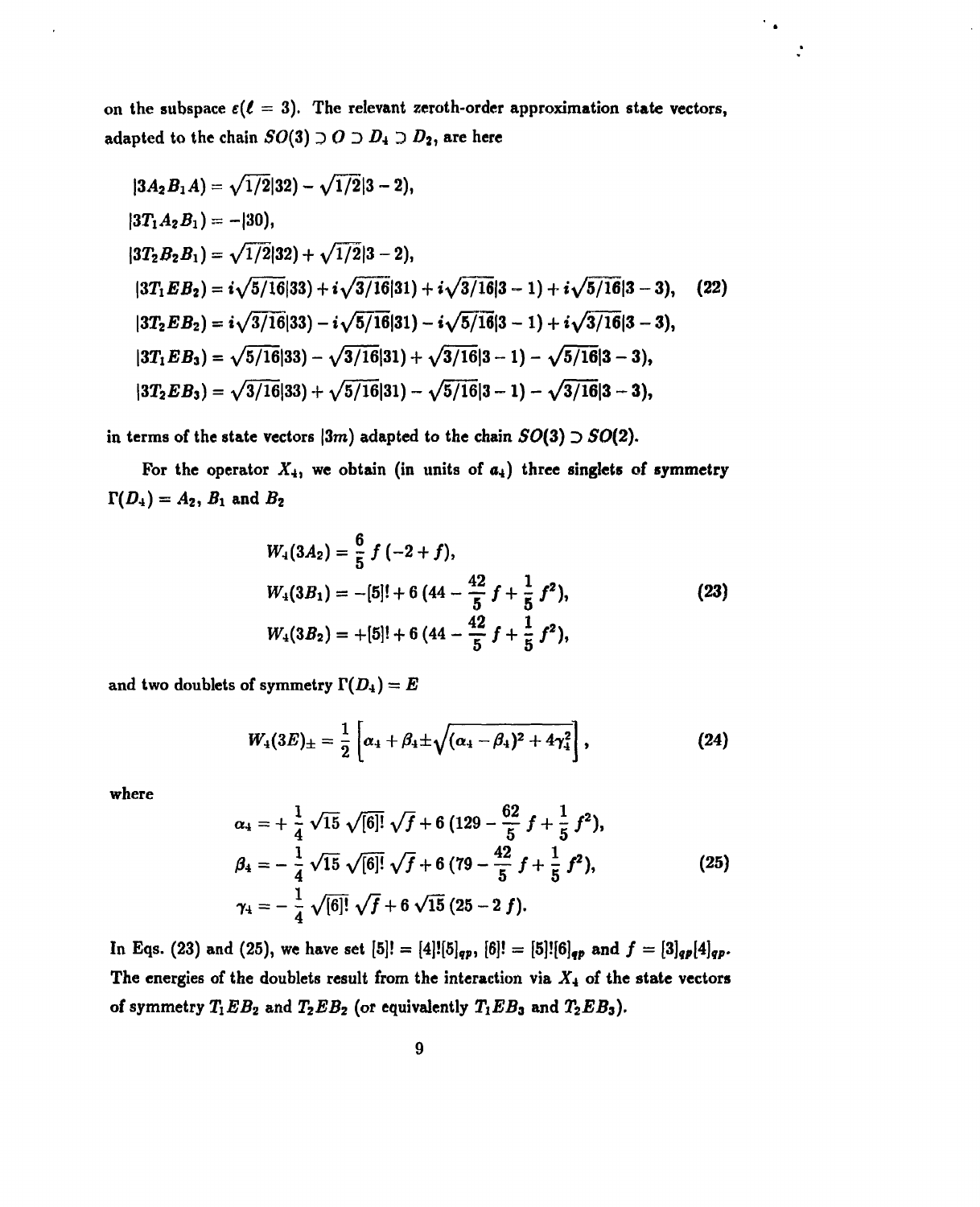For the operator  $X_6$ , the energies (in units of  $a_6$ ) of the singlets of symmetry  $T(D_4) = A_2, B_1$  and  $B_2$  are

$$
W_6(3A_2) = \frac{10}{21} f(-12 + 8 f - f^2),
$$
  
\n
$$
W_6(3B_1) = + (6 - f) [5]! + 10 (264 - \frac{480}{7} f + \frac{92}{21} f^2 - \frac{1}{21} f^3),
$$
\n
$$
W_6(3B_2) = - (6 - f) [5]! + 10 (264 - \frac{480}{7} f + \frac{92}{21} f^2 - \frac{1}{21} f^3),
$$
\n
$$
(26)
$$

while the energies of the doublets of symmetry  $\Gamma(D_4)=E$  are

$$
W_6(3E)_{\pm}=\frac{1}{2}\left[\alpha_6+\beta_6\pm\sqrt{(\alpha_6-\beta_6)^2+4\gamma_6^2}\right],
$$
 (27)

where the matrix elements  $\alpha_6$ ,  $\beta_6$  and  $\gamma_6$  are given by

 $\overline{\mathcal{A}}$ 

$$
\alpha_6 = -\frac{1}{4} \sqrt{15} \sqrt{6} \cdot 7 \sqrt{f(17 - f)} + 10 (1377 - \frac{1285}{7} f + \frac{134}{21} f^2 - \frac{1}{21} f^3),
$$
  
\n
$$
\beta_6 = +\frac{1}{4} \sqrt{15} \sqrt{6} \cdot 7 \sqrt{f(17 - f)} + 10 (831 - \frac{795}{7} f + \frac{92}{21} f^2 - \frac{1}{21} f^3),
$$
 (28)  
\n
$$
\gamma_6 = +\frac{1}{4} \sqrt{6} \cdot 7 \sqrt{f(17 - f)} + 10 \sqrt{15} (273 - 35 f + f^2).
$$

The two doublets arise from the interaction via  $X_6$  of some cubical levels of symmetry  $T(O) = T_1$  and  $T_2$ .

In the limiting situation where  $p = q^{-1} = 1$ , Eqs. (23) to (28) lead to the energy **levels corresponding to the ordinary cubical potentials of the degrees 4 and 6. In this** situation, both the operators  $X_4$  and  $X_6$  yield a singlet of symmetry  $\Gamma(O) = A_2$  and two triplets of symmetry  $\Gamma(O) = T_1$  and  $T_2$ . For arbitrary values of *q* and *p*, the energy levels for  $X_4$  and  $X_6$  are characterized by IRC's of the group  $D_4$ . As for  $d$ electrons, we have an  $O \rightarrow D_4$  symmetry breaking described here by

$$
A_2 \to B_1, \quad T_1 \to A_2 \oplus E, \quad T_2 \to B_2 \oplus E. \tag{29}
$$

**As a conclusion, the energy levels for / electrons in a gp-quantized cubical potential exhibit the same degeneracies as the ones for / electrons in an ordinary tetragonal potential (involving one invariant of the degree 0, one invariant of the degree 2, two invariants of the degree 4, and two invariants of the degree 6).**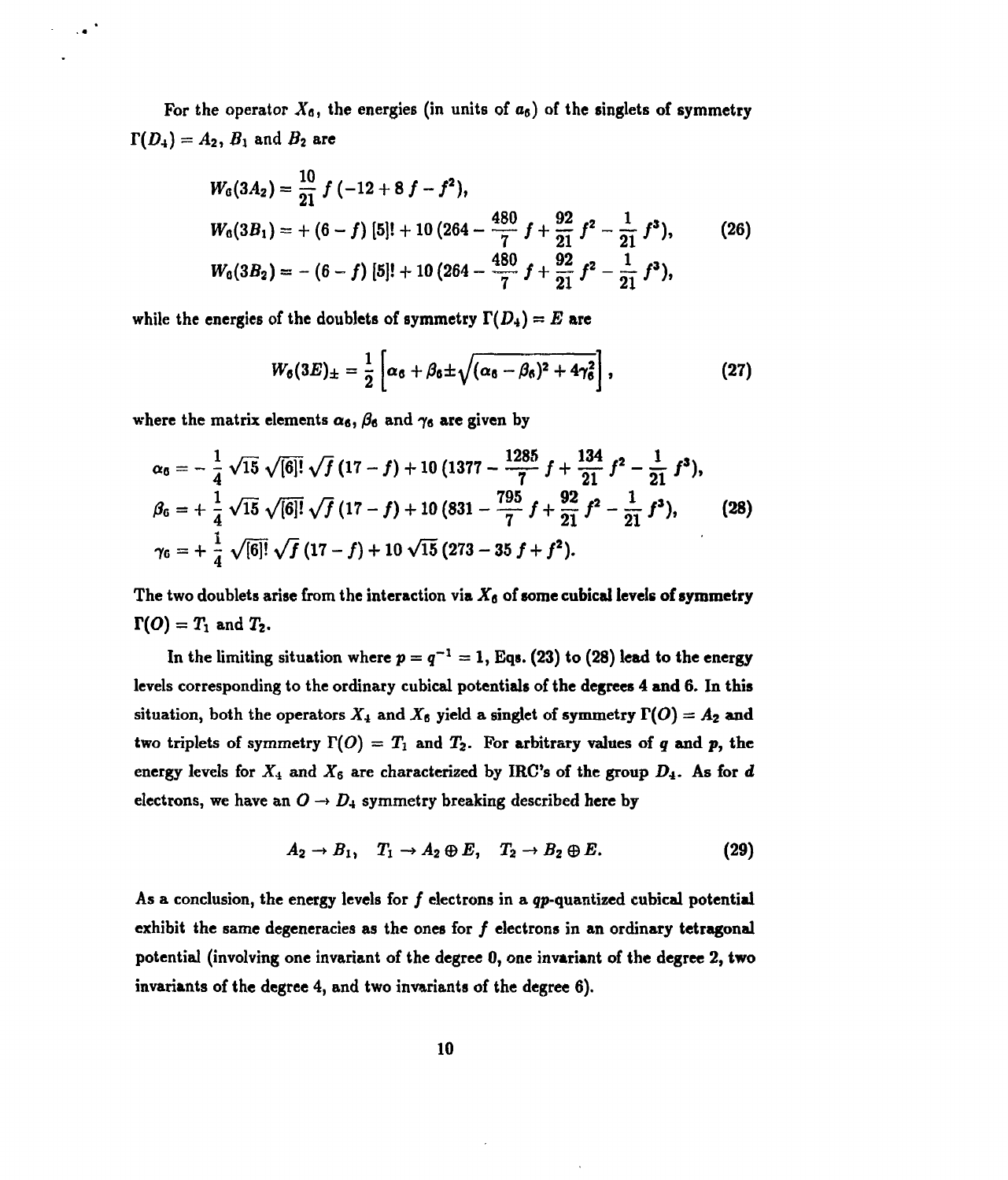#### **5.** Conclusions **and perspectives**

٠.

The main point of this paper may be summed up as follows. The *q-* or *qp*quantization of an operator  $T(\mathcal{J})$  defined in the enveloping algebra of  $u(2)$  and invariant under a subgroup G of  $O(3)$  yields an operator  $T(J)$  the spectrum of which (on a subspace  $\varepsilon(j)$  of constant angular momentum j) exhibits the degeneracy allowed by a subgroup *H* of *G.*

We have proved the latter point in the special case where  $T(J)$  corresponds to cubical invariants of interest for d and f electrons in crystalline fields. As a net result, we have obtained that a çp-quantization of the cubical **invariants of the degrees 4** and 6 is equivalent to a symmetry breaking of the type  $G = O \rightarrow H = D_4$ . Our proof has been concerned with the subspaces  $\varepsilon(2)$  and  $\varepsilon(3)$  that characterize d and  $f$  electrons, respectively, in the absence of the spin-orbit interaction. Actually, it is possible to show that the  $O \rightarrow D_4$  symmetry breaking manifests itself equally well when the subspaces  $\varepsilon(2)$  and  $\varepsilon(3)$  are replaced by  $\varepsilon(3/2)\oplus\varepsilon(5/2)$  and  $\varepsilon(5/2)\oplus\varepsilon(7/2)$ , respectively, i.e., when the spin-orbit interaction is **taken** into consideration.

It would be interesting to examine the conjecture **addressed** in **the present work** in more general mathematical terms. In particular, **one may ask the question: what** are the possible subgroups *H* which may arise from **a given group** *G* **? The answer** to this question is probably not unique. In **this respect, should we have taken the** potentials of the degrees 4 and 6 written in an  $SO(3) \supset O \supset D_3 \supset C_3$  basis, i.e., oriented according to a *Cs* axis, we would have obtained probably a symmetry breaking of type  $O \rightarrow D_3$ .

As another perspective, it would be also useful to attack the problem considered in this paper by using a qp-version of the *SU(2)* unit tensor investigated in Ref. [21].

We hope to return on these matters and to apply the symmetry breaking mechanism discoverd here (to the Jahn-Teller effect as well as to electron spin resonance) in forthcoming papers.

#### **Acknowledgements**

Part of this work has been achieved while one of the authors (J. S.) enjoyed the